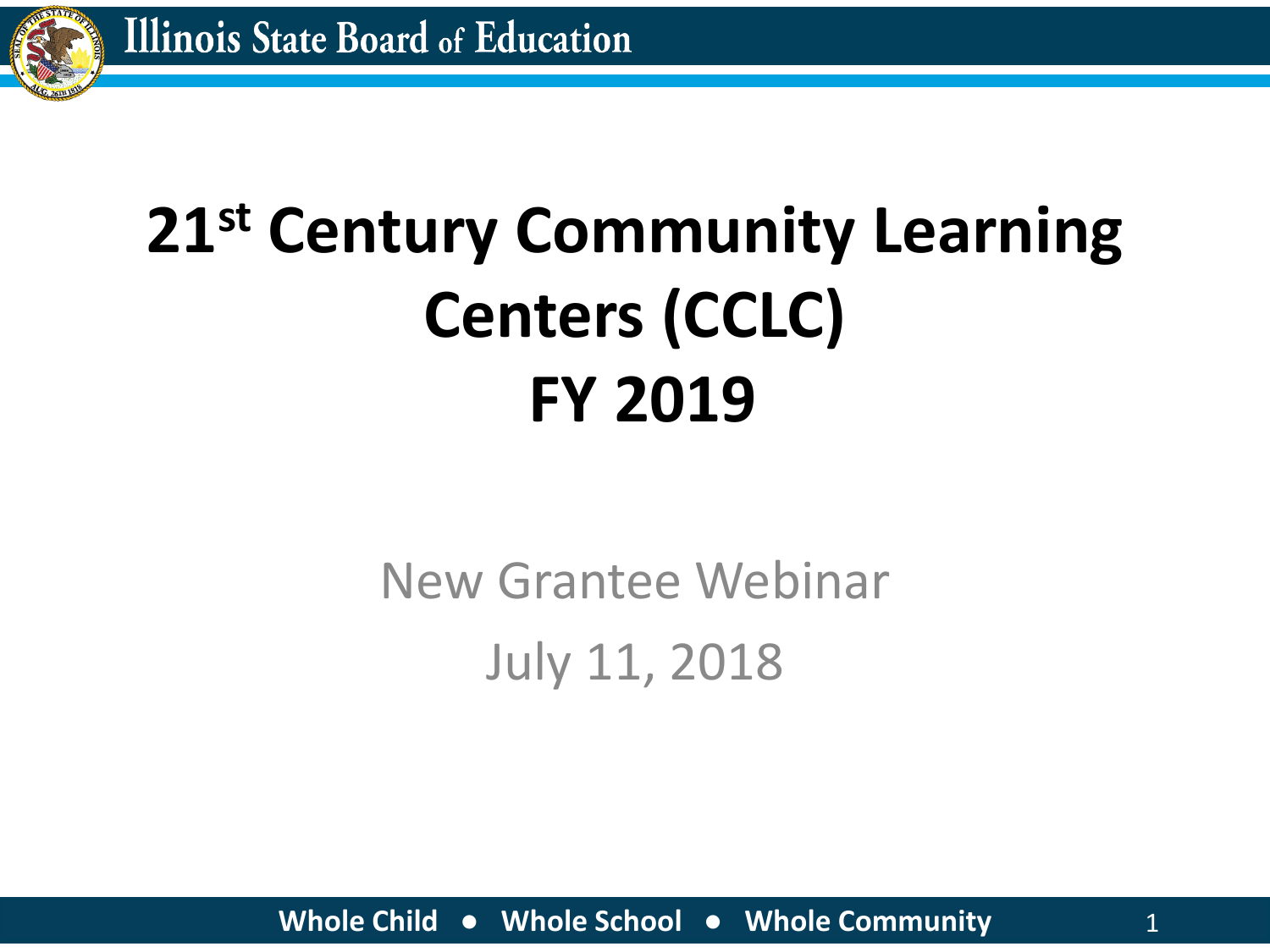

## **21st Century Personnel**

• ISBE Principal Consultants-Provide information regarding programming, expenses, and other information

Kenya Davis Springfield [kedavis@isbe.net](mailto:kedavis@isbe.net) Shayla Grantham Springfield [sgrantha@isbe.net](mailto:sgrantha@isbe.net) Sarah Ogeto Chicago [sogeto@isbe.net](mailto:sogeto@isbe.net)

Phone 217-782-5270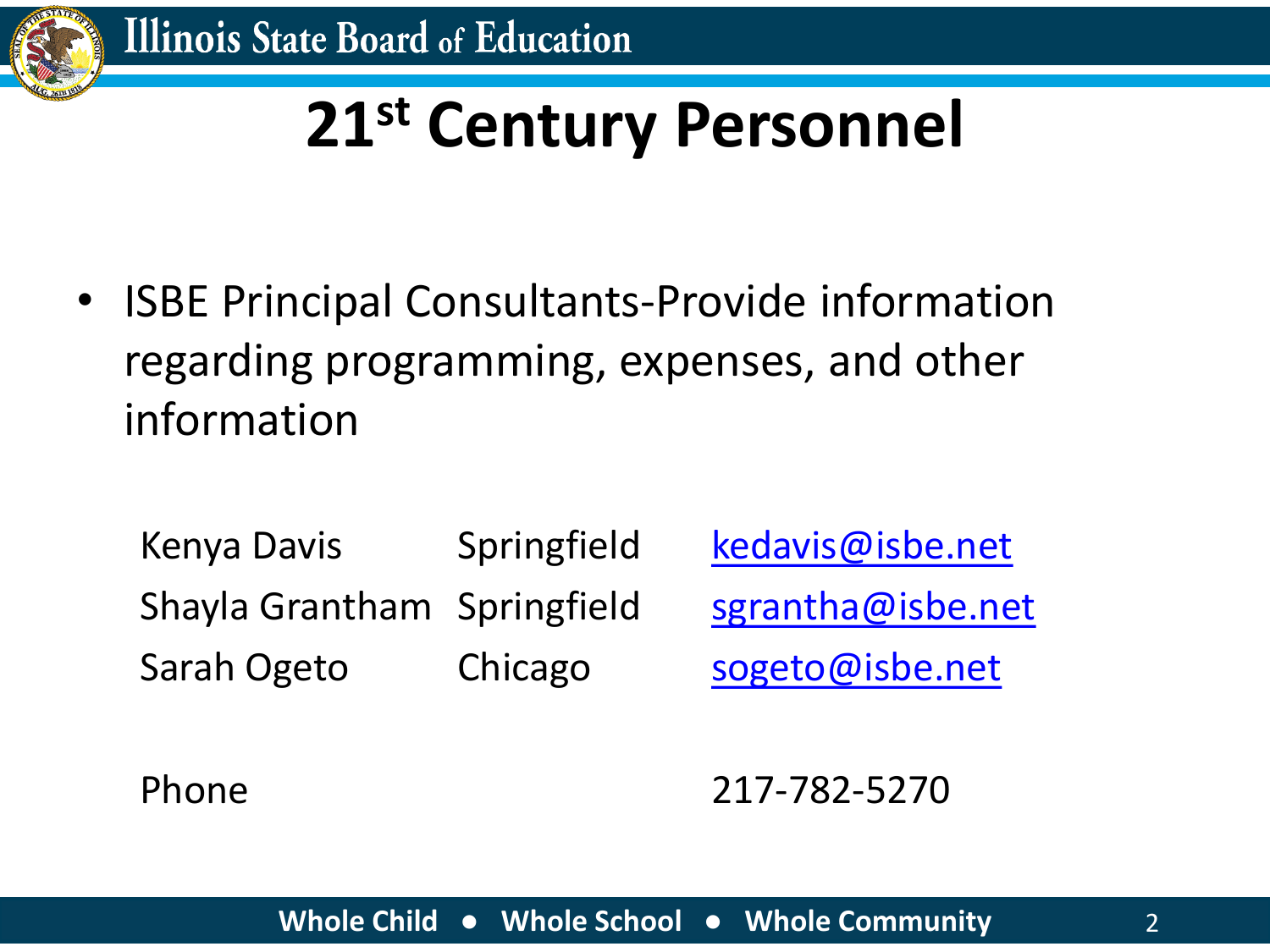

## **21st Century Affiliate Personnel**

- Illinois Quality Afterschool (IQA) at American Institutes for Research (AIR)-Provides technical assistance and professional development to 21<sup>st</sup> CCLC grantees <https://iqa.airprojects.org/>
- Education Development Center (EDC)-Conducts the Statewide Evaluation for 21<sup>st</sup> CCLC programs <https://www.edc.org/>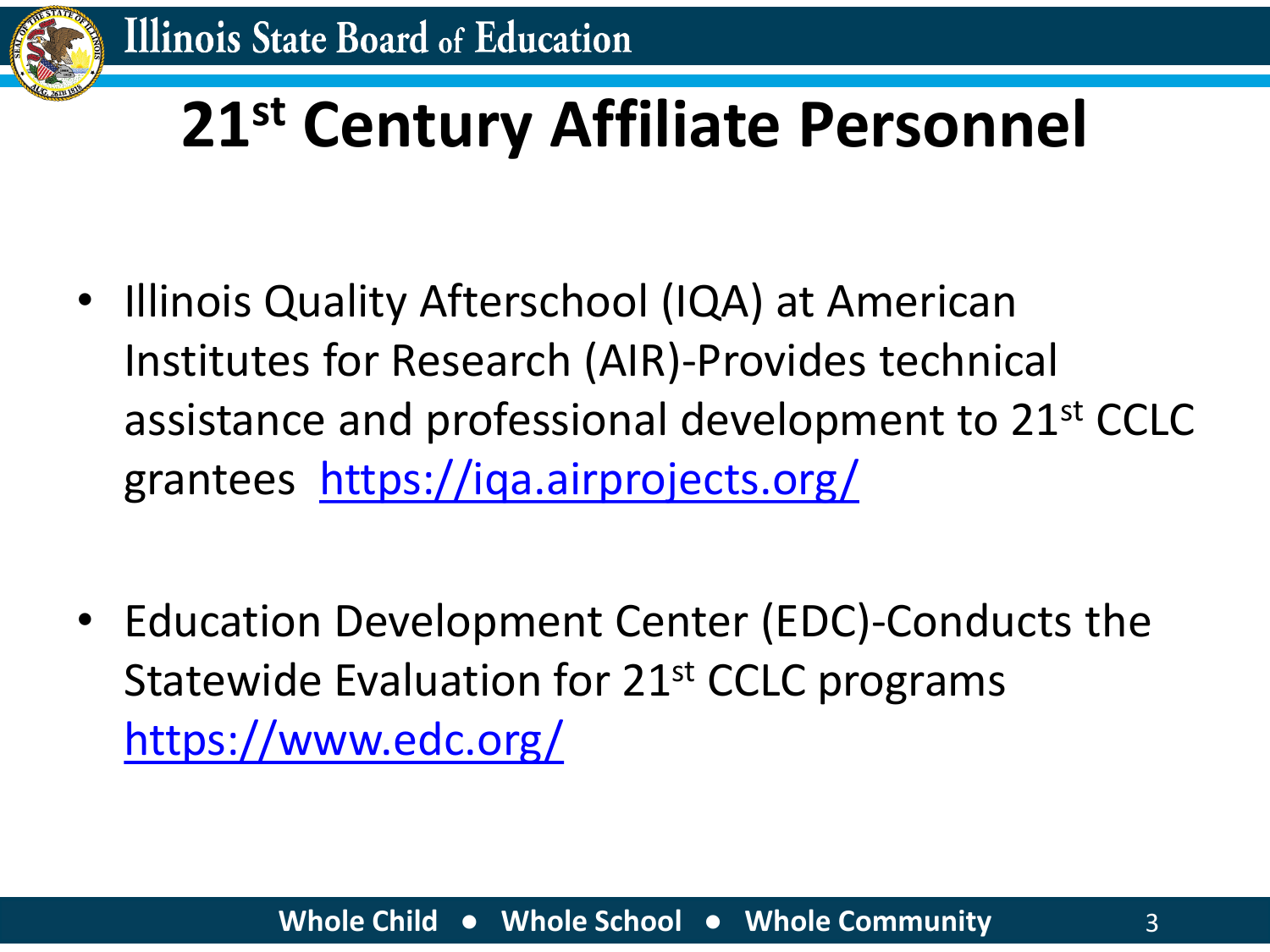

#### **New Grantees**

- Welcome to the following new community based organizations and school districts:
	- Greater Auburn Gresham Development Corporation
		- Chicago (Consultant: Shayla)
	- Opportunities for All, Inc.
		- Chicago (Consultant: Kenya)
	- Peoria Public School District 150
		- Peoria (Consultant: Shayla)
	- Matteson Elementary School District 162
		- Matteson (Consultant: Sarah)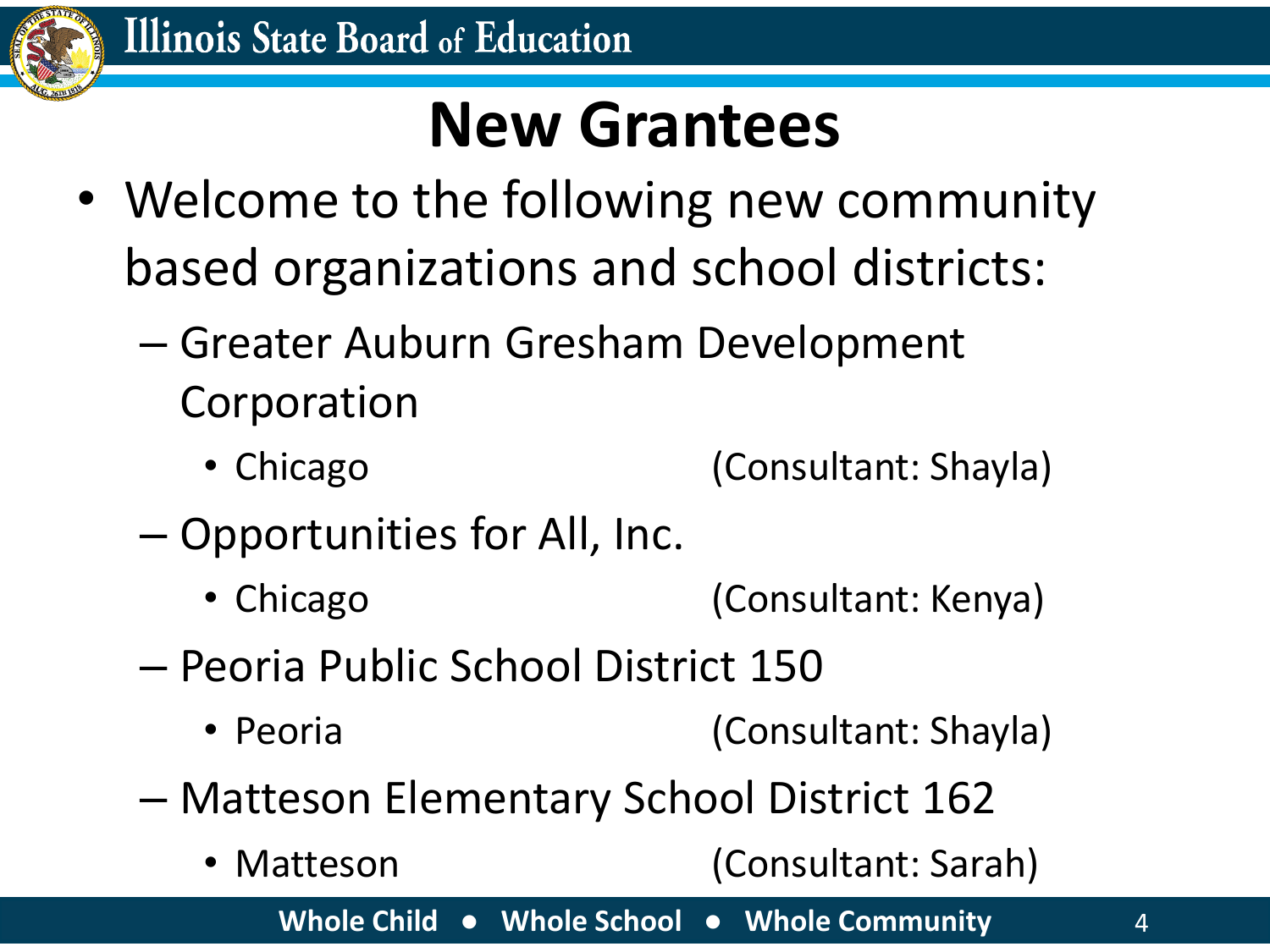

- Welcome to the following returning community based organizations and school districts:
	- Chicago Public Schools #299
		- Chicago (Consultant: Sarah)
	- America Baila: Folkdance Company of Chicago
		- Chicago (Consultant: Sarah)
	- Northeastern Illinois University
		- Chicago (Consultant: Sarah)
	- Metropolitan Family Services
		- Chicago (Consultant: Shayla)

**Whole Child ● Whole School ● Whole Community** 5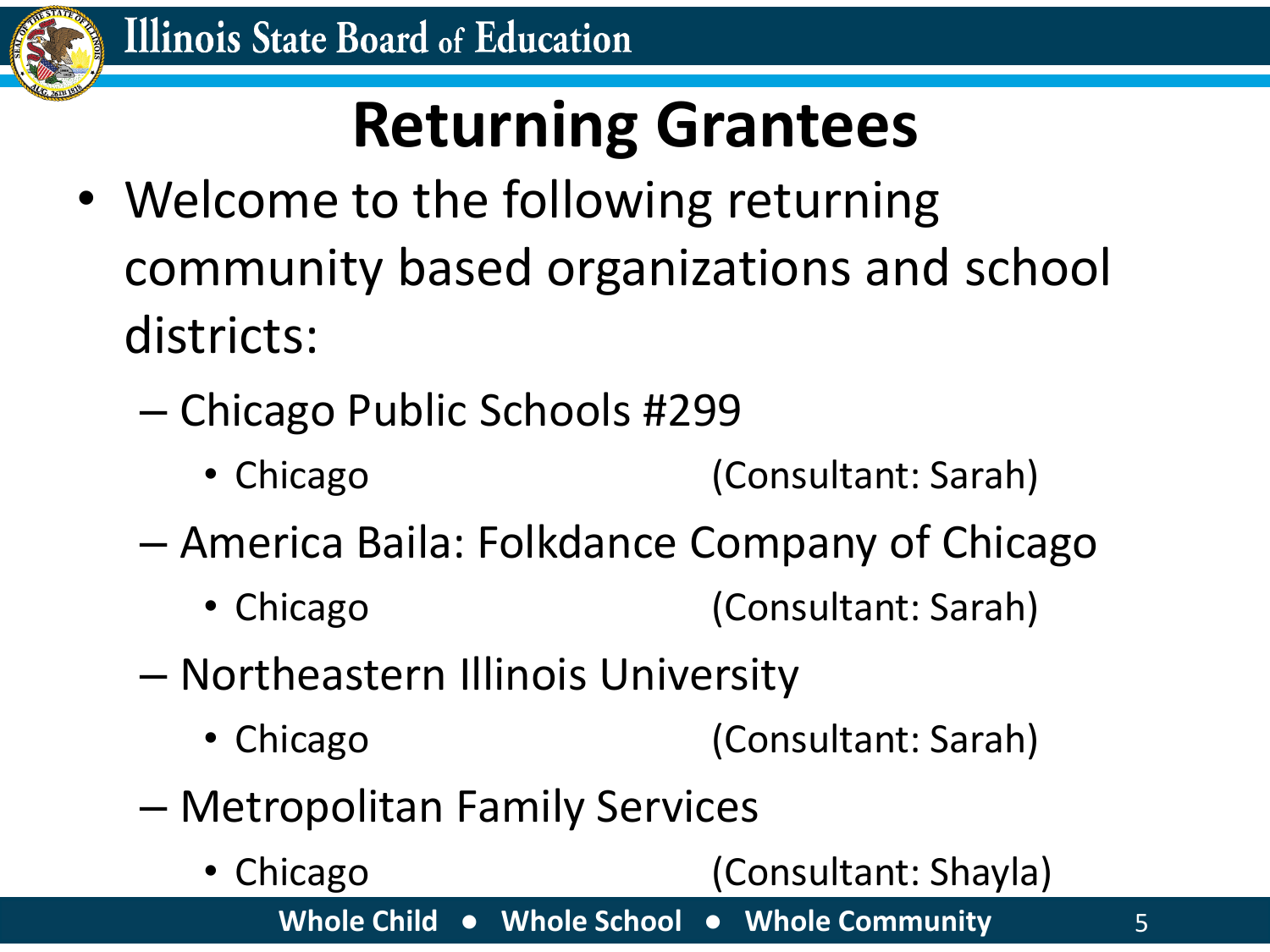

- Welcome to the following returning community based organizations and school districts:
	- Project Success of Vermilion County Inc.
		- Danville (Consultant: Shayla)
	- Rockford School District #205
		- Rockford (Consultant: Sarah)
	- Bureau Henry Stark Regional Office of Education
		- Atkinson (Consultant: Shayla)
	- Frida Kahlo Community Organization
		- Chicago (Consultant: Sarah)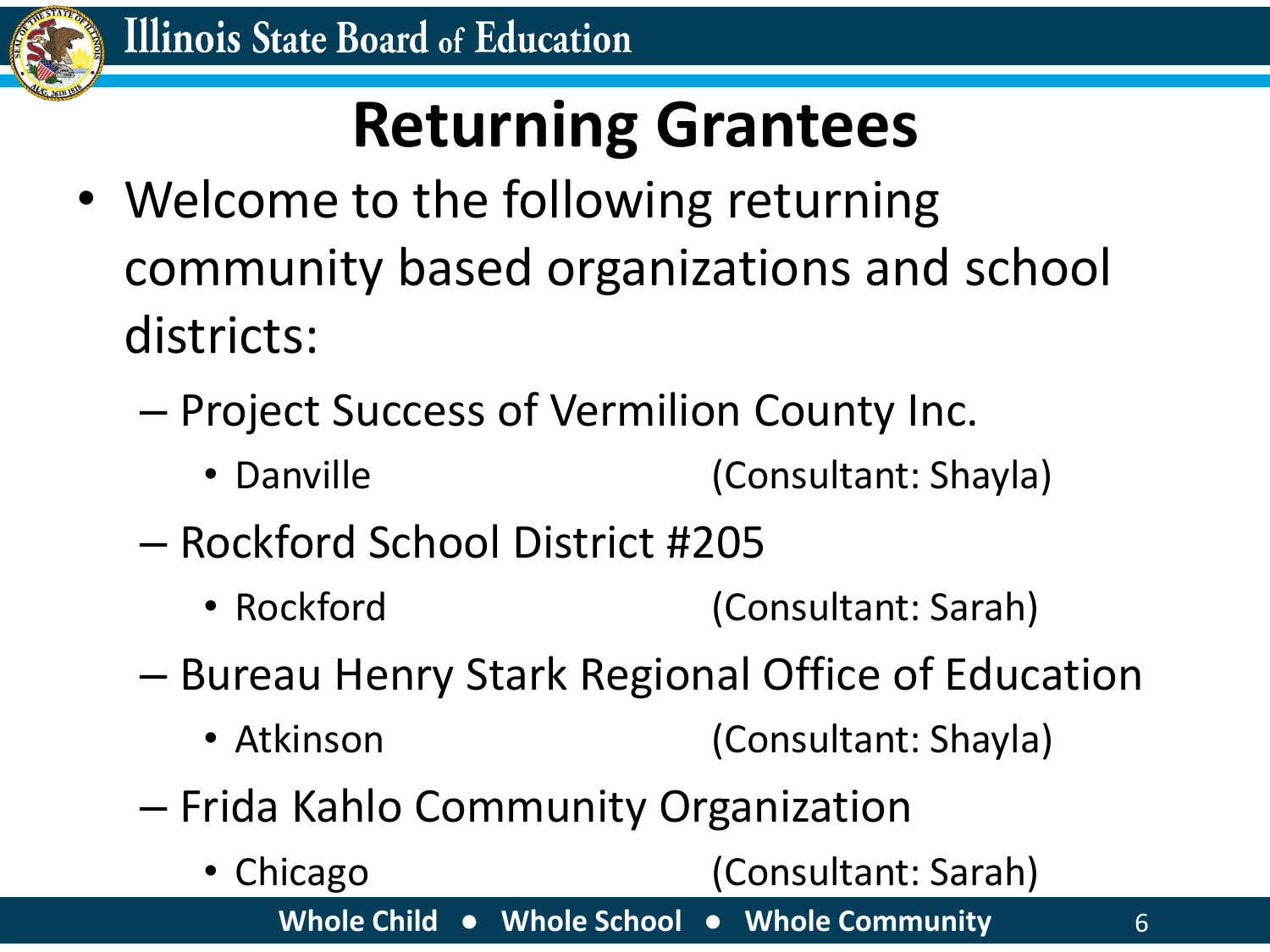

- Welcome to the following returning community based organizations and school districts:
	- Chicago Arts Partnerships in Education
		- Chicago (Consultant: Kenya)
	- Alternative Schools Network
		- Chicago (Consultant: Kenya)
	- Rock Island County Regional Office of Education
		- Moline (Consultant: Kenya)
	- Du Quoin Community Unit School District 300
		- **Whole Child ● Whole School ● Whole Community** 7 • Du Quoin (Consultant: Kenya)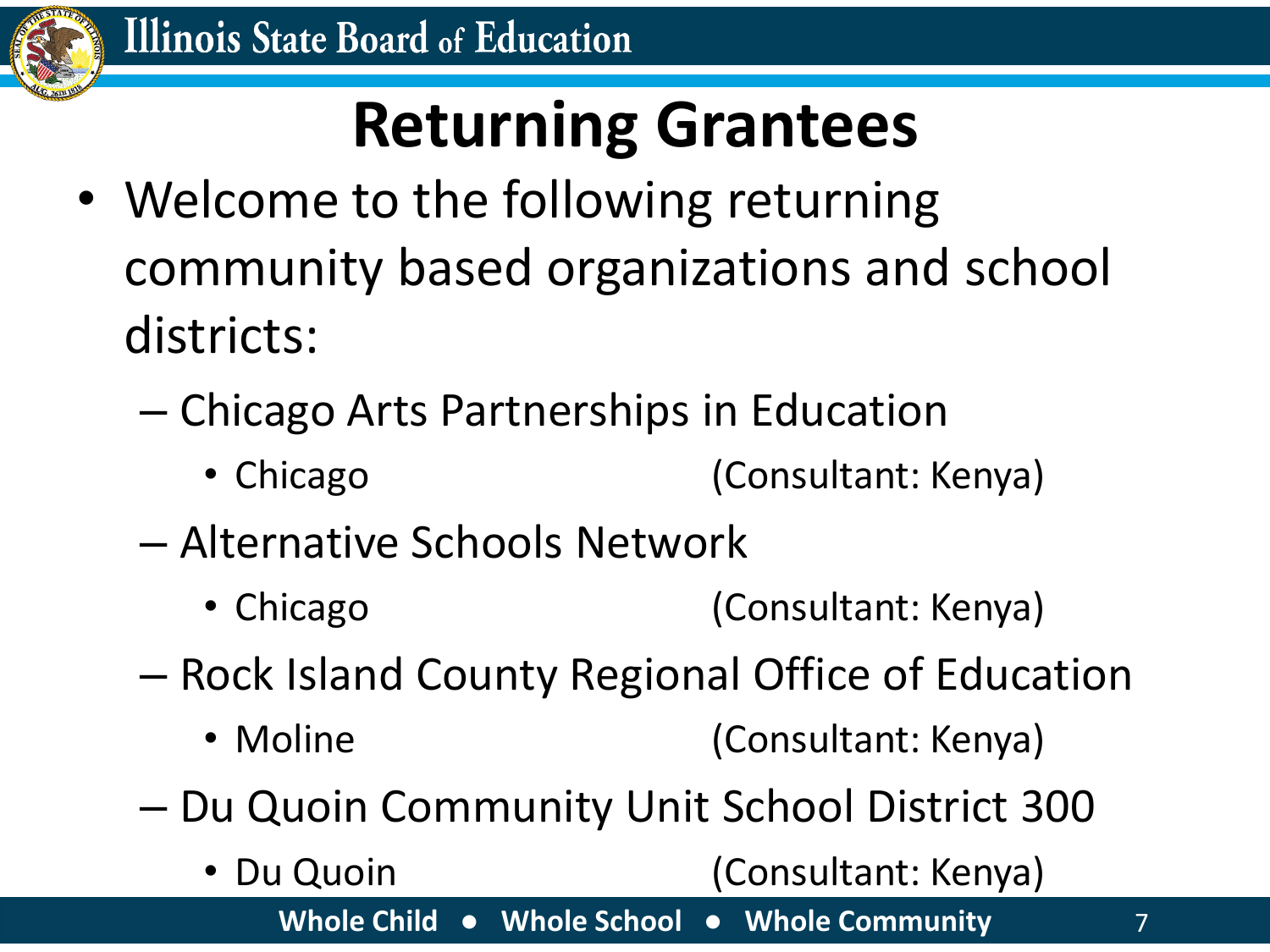

- Welcome to the following returning community based organizations and school districts:
	- Illinois Alliance of Boys and Girls Clubs
		- Springfield (Consultant: Kenya)
	- Regional Office of Education #33
		- Monmouth (Consultant: Shayla)
	- Madison Community Unit School District 12
		- Madison (Consultant: Kenya)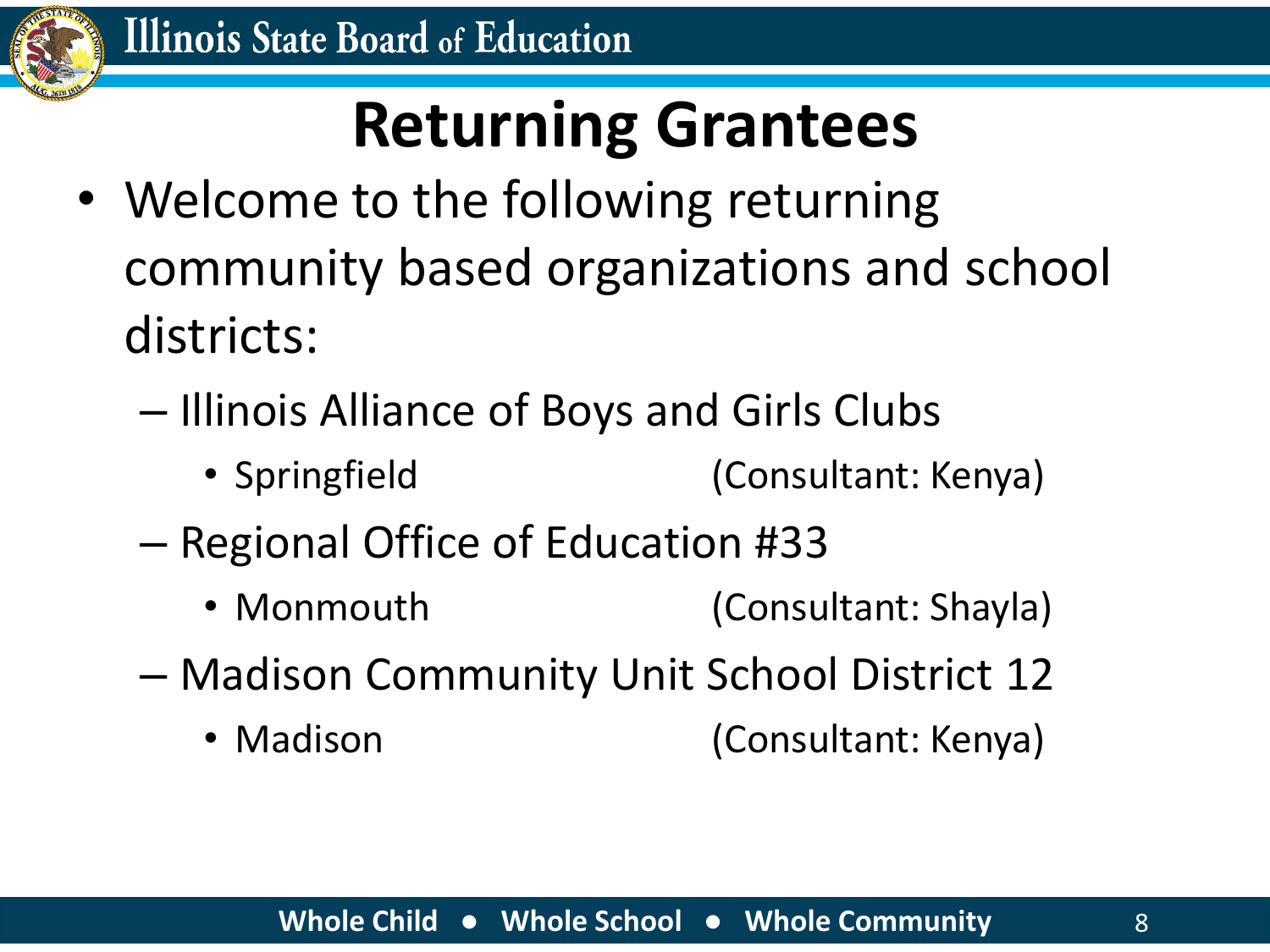

#### **Dates to Remember**

| <b>Item</b>                          | <b>Quarter</b> | <b>Period</b>        | <b>Opens</b> | <b>Due</b> |
|--------------------------------------|----------------|----------------------|--------------|------------|
| Expenditure                          | $\mathbf{1}$   | July-<br>September   | September 30 | October 20 |
| <b>Grant Periodic</b><br>Performance | $\mathbf{1}$   | July-<br>September   | September 30 | October 31 |
| Expenditure                          | $\overline{2}$ | October-<br>December | December 31  | January 20 |
| <b>Grant Periodic</b><br>Performance | $\overline{2}$ | October-<br>December | December 31  | January 31 |
| Expenditure                          | 3              | January-March        | March 31     | April 20   |
| <b>Grant Periodic</b><br>Performance | 3              | January-March        | March 31     | April 30   |
| Expenditure                          | $\overline{4}$ | April-June           | June 30      | July 20    |
| <b>Grant Periodic</b><br>Performance | $\overline{4}$ | April-June           | June 30      | July 31    |

#### **Whole Child ● Whole School ● Whole Community** 9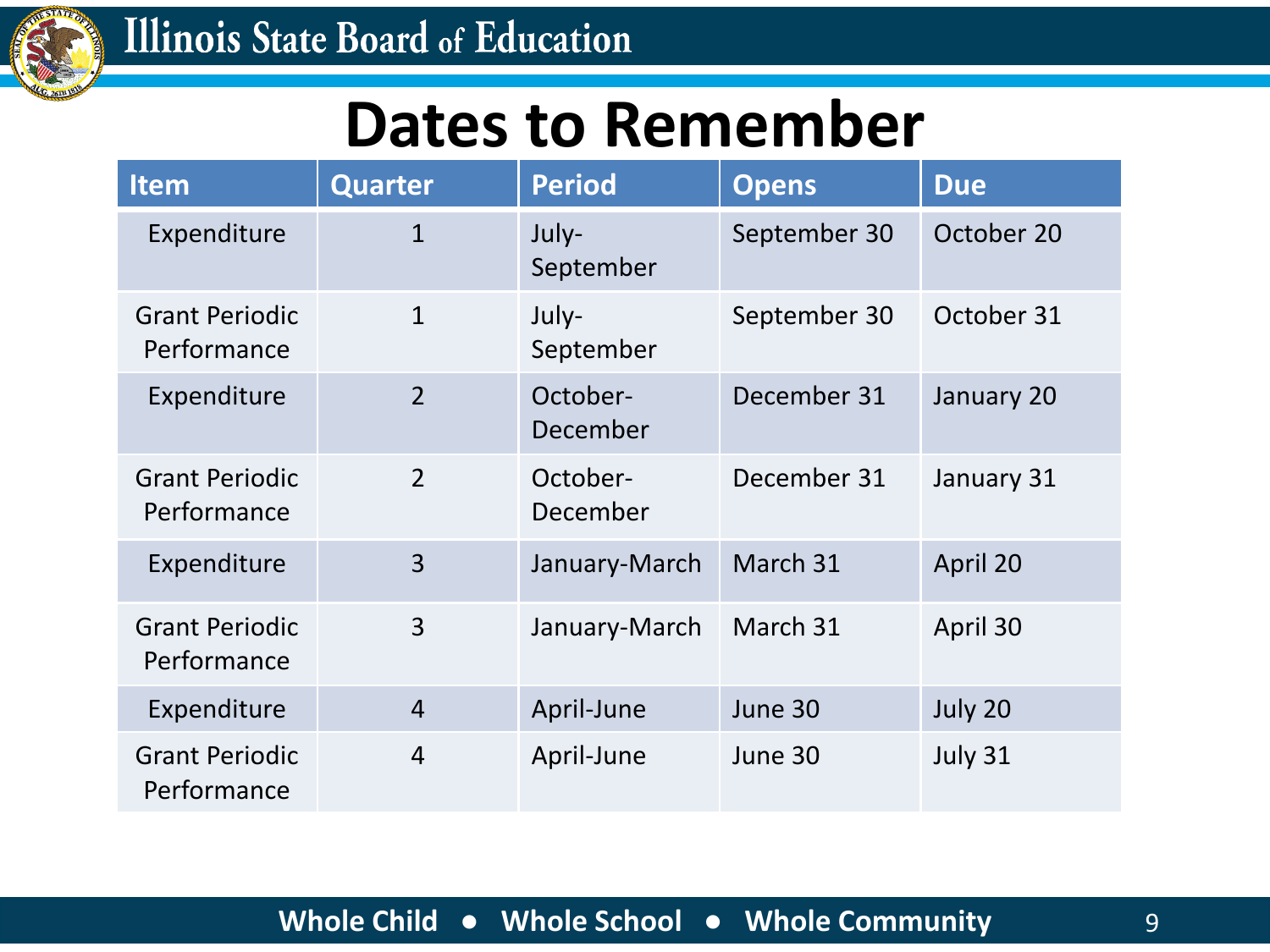

## **Dates to Remember-21st CCLC Specific**

| Date                            | <b>Item</b>                                                          | <b>Grantees</b>    |
|---------------------------------|----------------------------------------------------------------------|--------------------|
| September 14                    | <b>Benchmarking</b><br><b>Tool Spring 2018</b><br><b>Rosters Due</b> | Current            |
| October-Date To<br>Be Announced | Fall Workshop-<br>Springfield                                        | New and<br>Current |
| November 1                      | <b>Local Evaluation</b><br>due to EDC                                | Current            |
| November 15                     | Spring 18 data<br>submitted in 21<br><b>APR</b>                      | Current            |
| December 31                     | <b>Tier I Survey</b><br>due to ISBE                                  | New and<br>Current |

Monthly webinars on various topics will occur throughout the program year. Webinars are open to anyone involved with the 21<sup>st</sup> CCLC program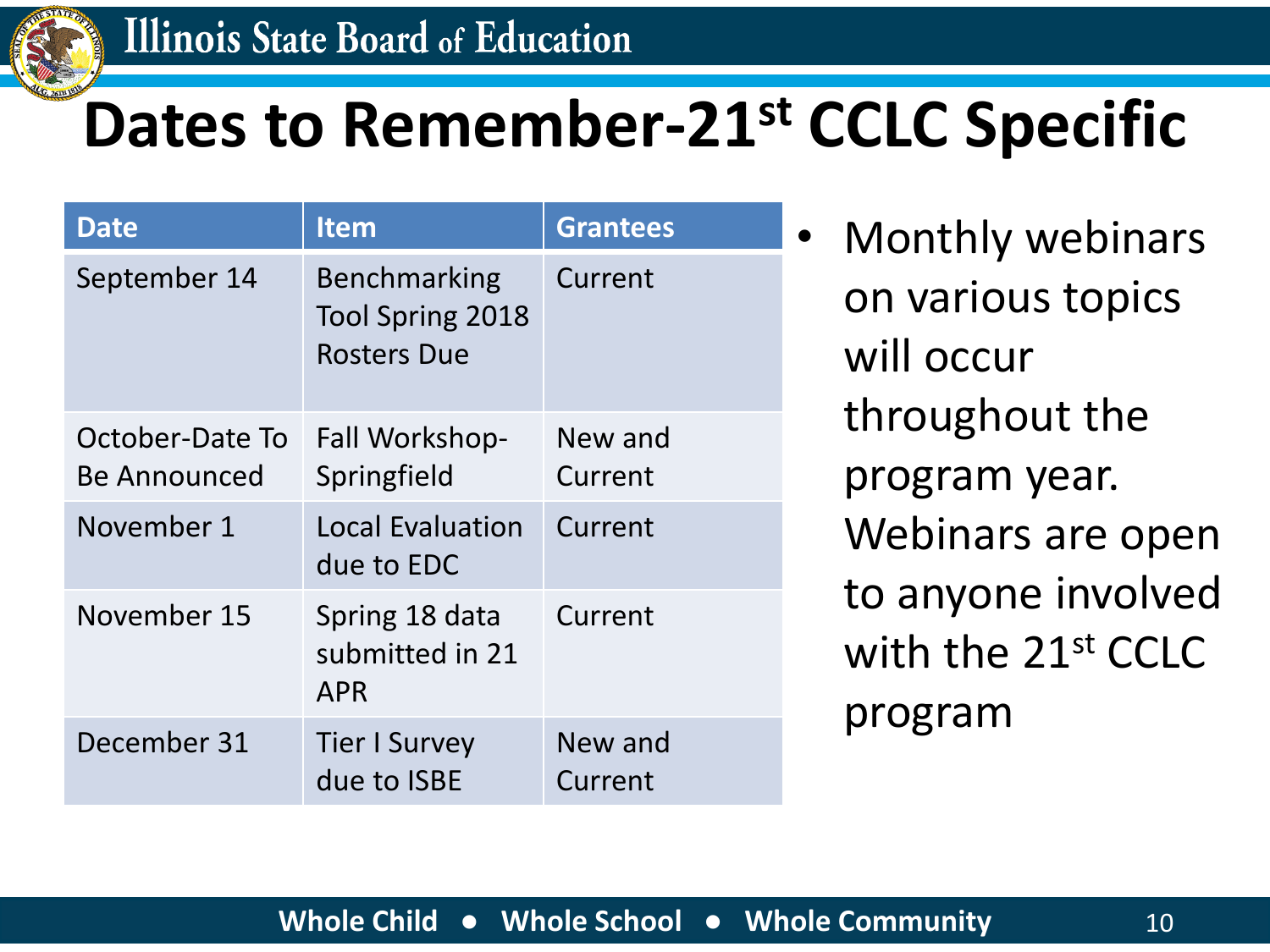

## **Getting Started**

- Read the RFP to familiarize yourself with program expectations
- Review your proposal
- Communicate with others in your organization
	- Superintendent/CEO
	- Program Staff
	- Finance
- Determine Needs
	- IWAS Accounts and Access
	- Evaluation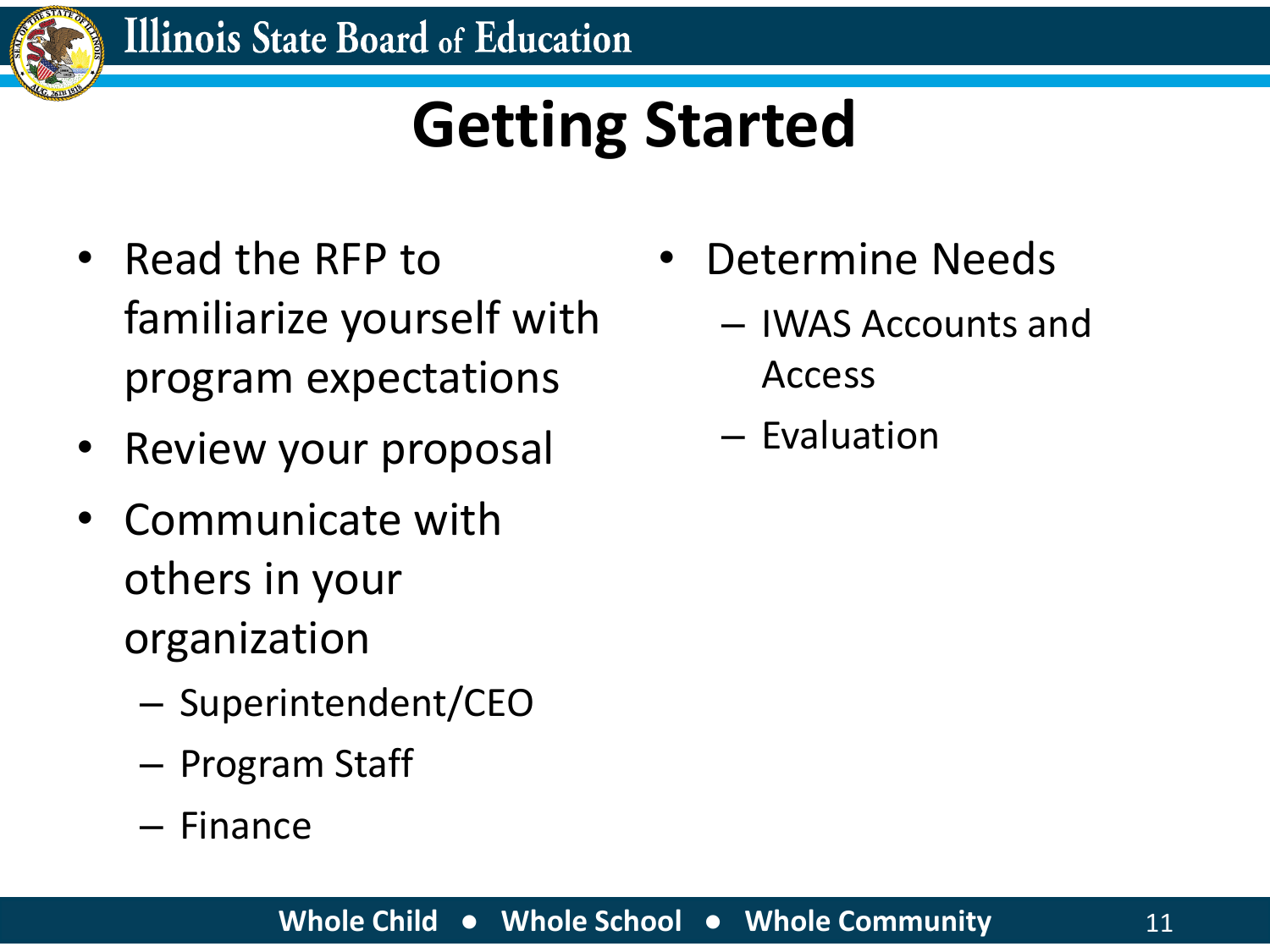

## **Collaboration**

- Talk with your partner schools/school districts
	- Discuss data sharing, student rosters/IDs, resources, facilities, expectations of program, recruitment and retention of students
	- Principal letters/MOUs will need to be obtained
		- Upload to IWAS application or mail to ISBE
- Private Schools
	- Private School Consultation form will need to be completed
	- Form can be found on 21<sup>st</sup> Century website
	- Once completed upload to IWAS application or mail to ISBE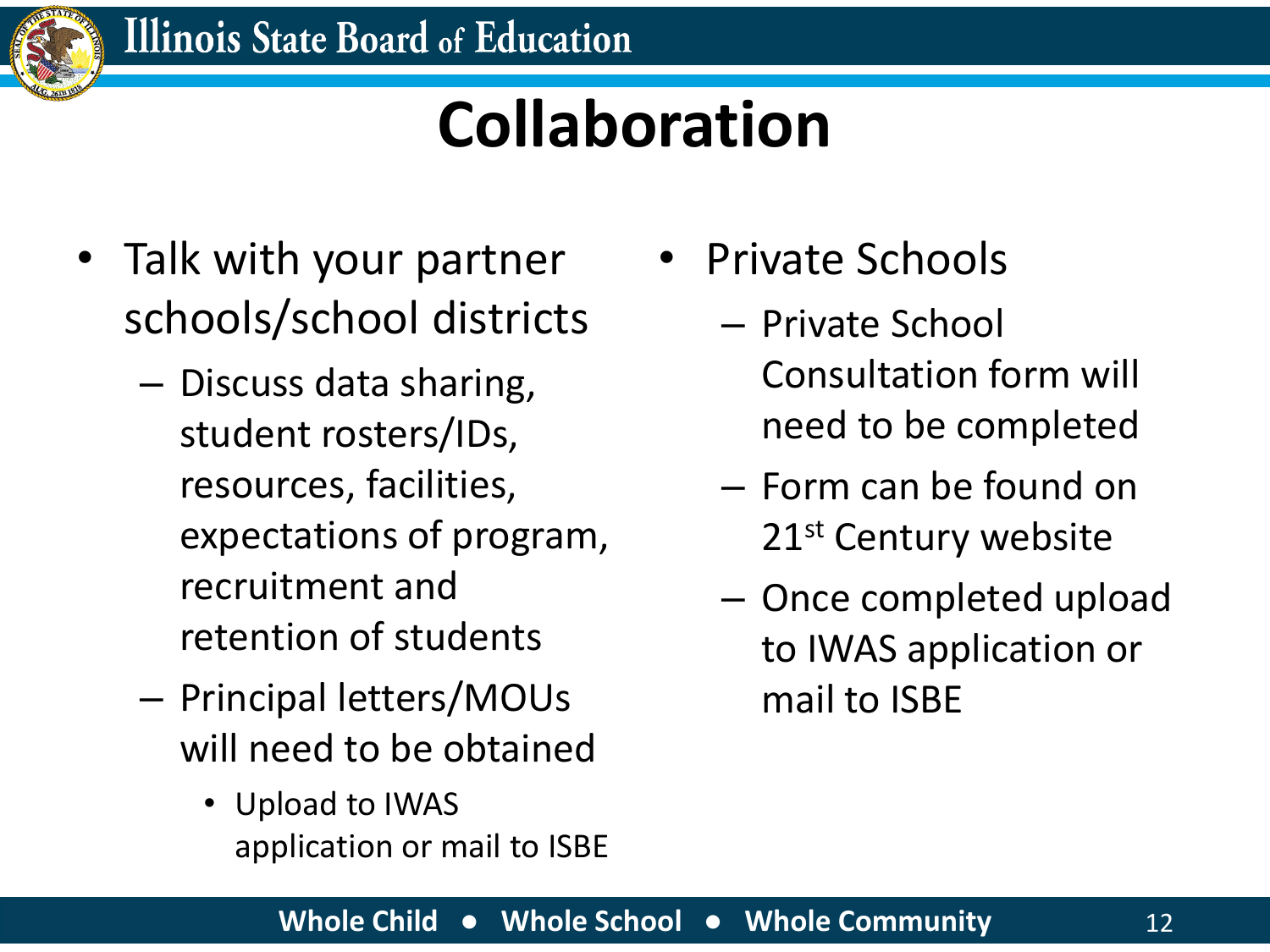

## **Collaboration**

- Co-Applicants
	- Do not need to complete the GATA Risk Assessment
	- Must keep a signed copy of the Assurances on file for monitoring and audit purposes
	- Discuss how they will be involved/support in the program
- **Partners** 
	- Discuss how they will be involved/support the program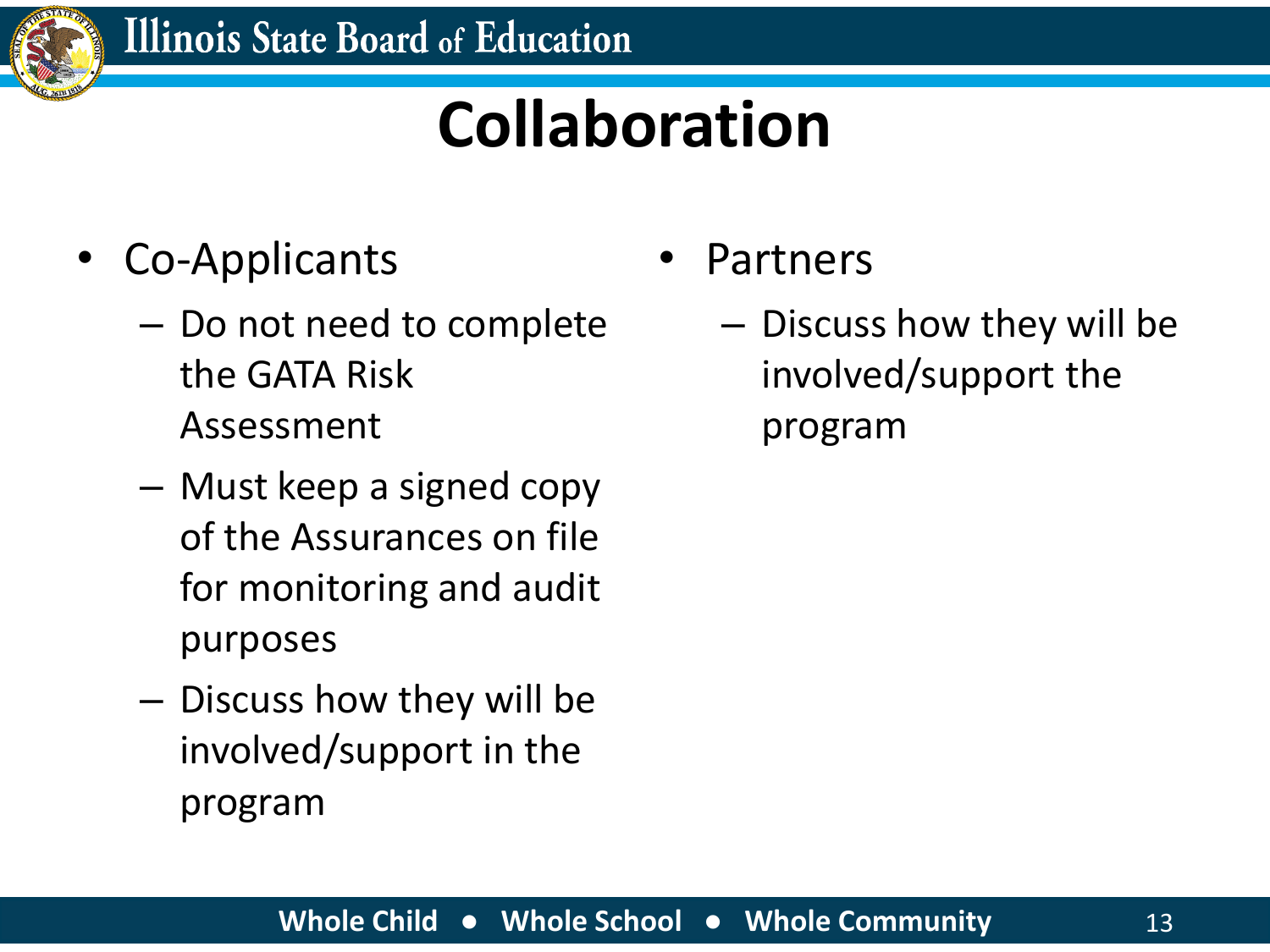

## **Application**

- Located in IWAS
- Work Page by Page (left to right)
- Review all information that pre-populates
- Co-Applicant must be listed on the application
- Do not use the "&" sign anywhere in the application
- Goals should be S.M.A.R.T.
- Remember to upload or mail your private school consultation forms and principal letters/MOUs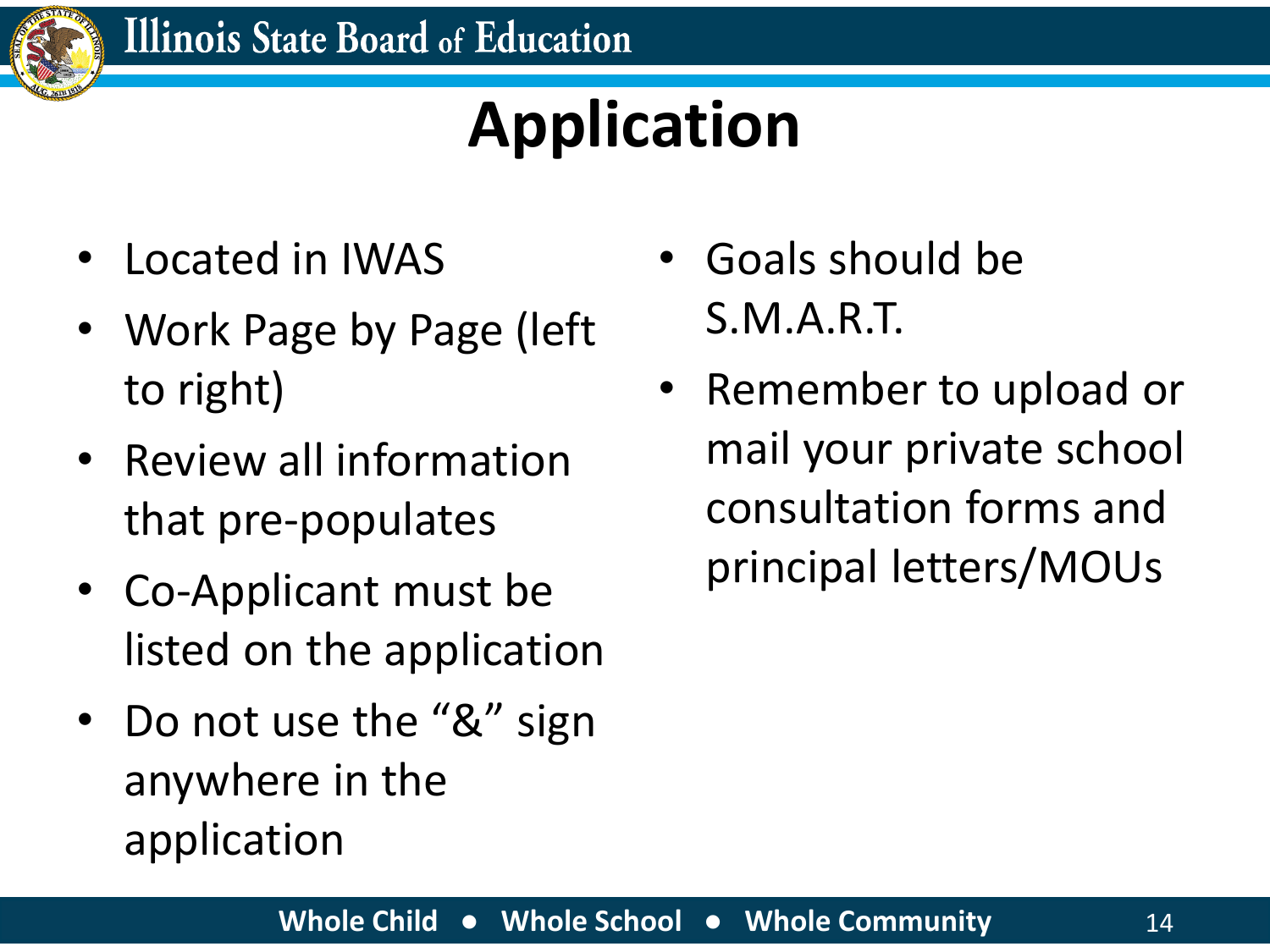

- Make them easy to read and understand
- Review allowable and nonallowable expenses in RFP
- If using the Excel template no commas can be used
- Check your math
- Time and effort sheets should be maintained for those on payroll
- Function and object codes can be found under instructions on the budget page
- **State and Federal** [Grant Administration](https://www.isbe.net/Documents/fiscal_procedure_handbk.pdf#search=state%20and%20federal%20fiscal)  Policy, Fiscal Requirements, and Procedures Handbook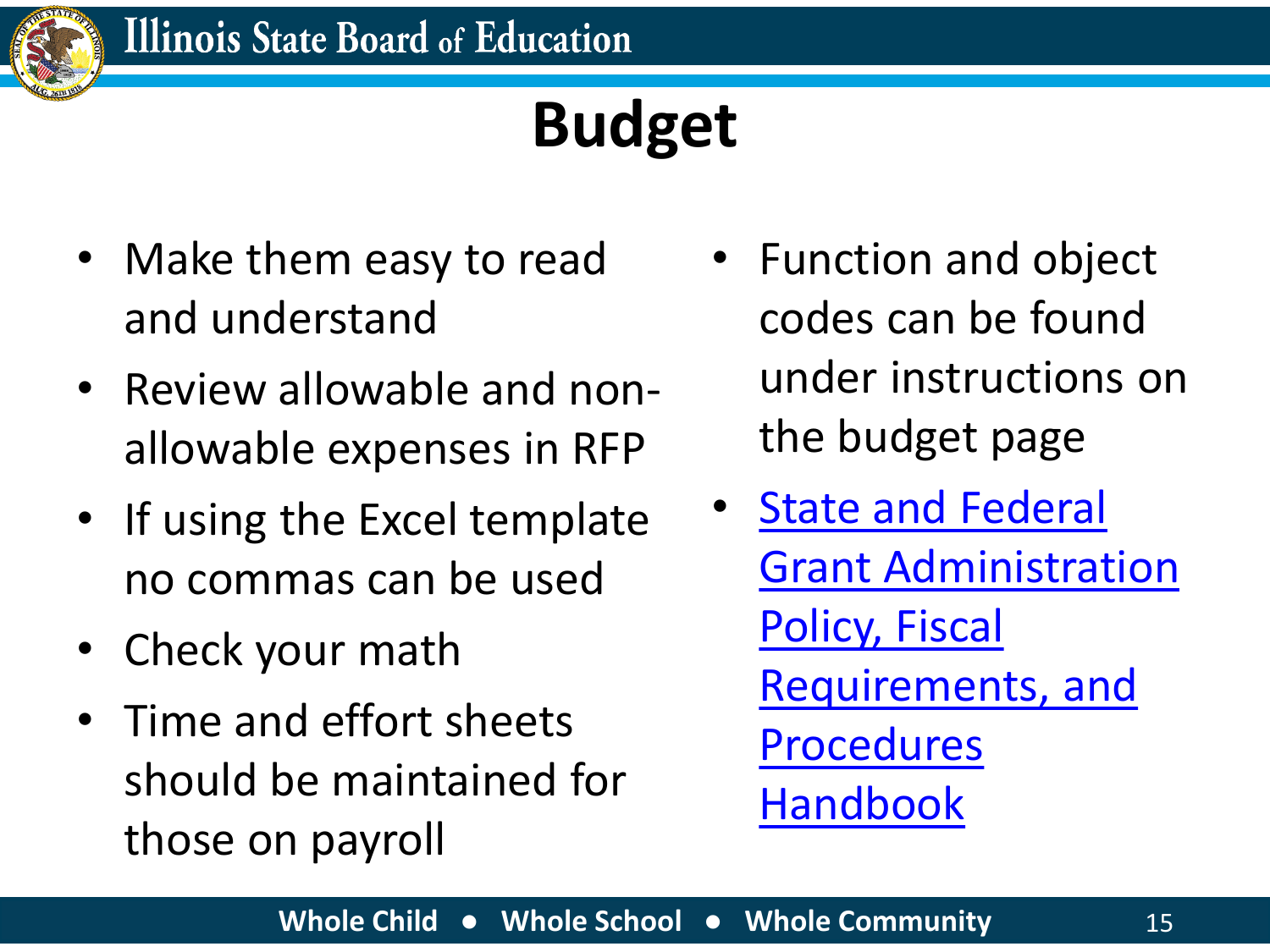

- Instructional Salaries 1000 100
	- Positions in this function and object MUST spend the majority of their time in direct instruction of students

Example

• 5 teachers x \$25 hr x 2 hrs/wk x 28 wks = \$7000 (commas cannot be used if using the Excel template in IWAS)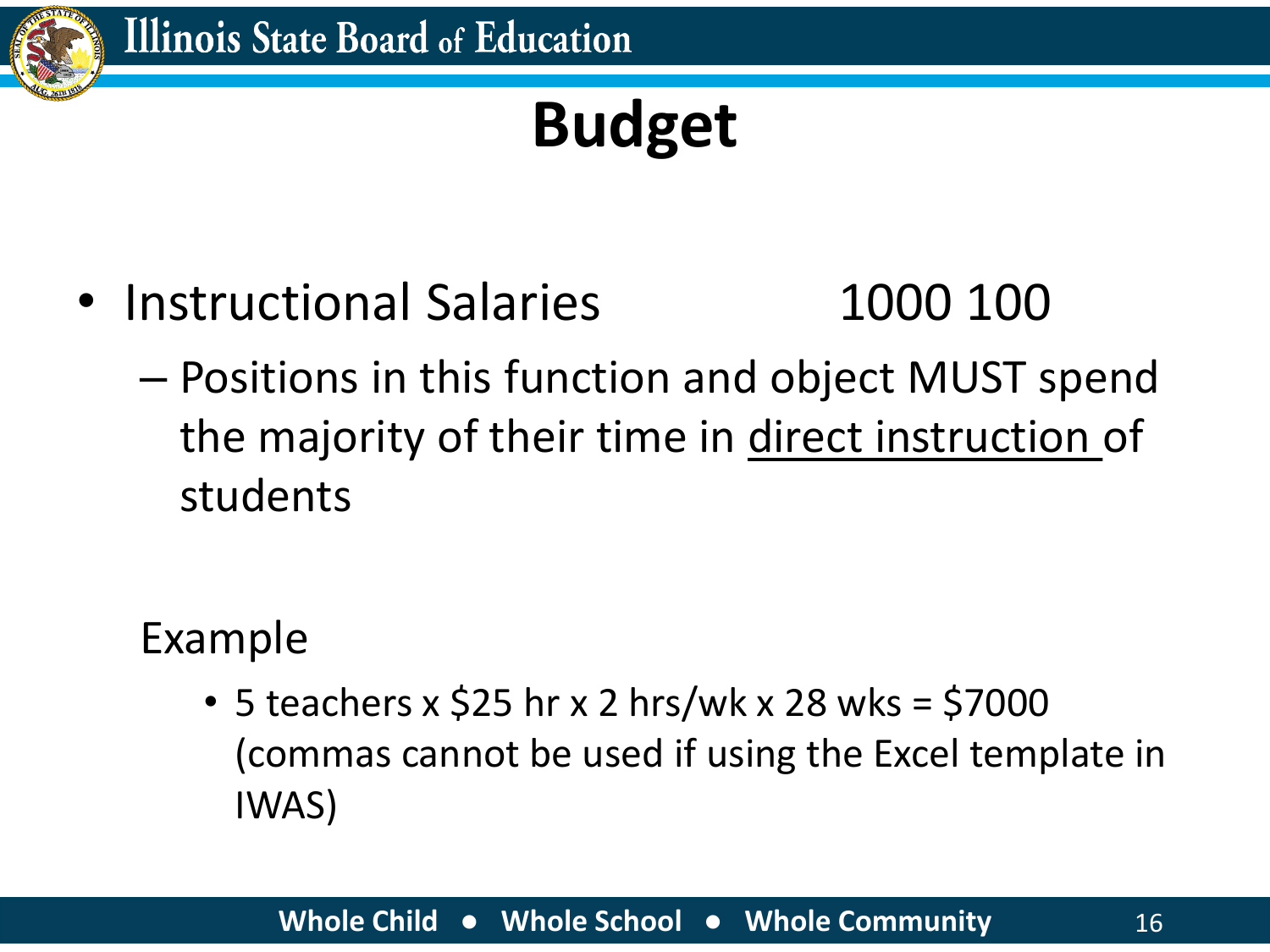

#### • Benefits Objects 200 and 300

- 200
	- FICA
	- IMRF
	- TRS
	- Health, Life, Medical, Dental
- 300 (Employer Insurance)
	- Workers Compensation
	- Unemployment Compensation
	- Liability Insurance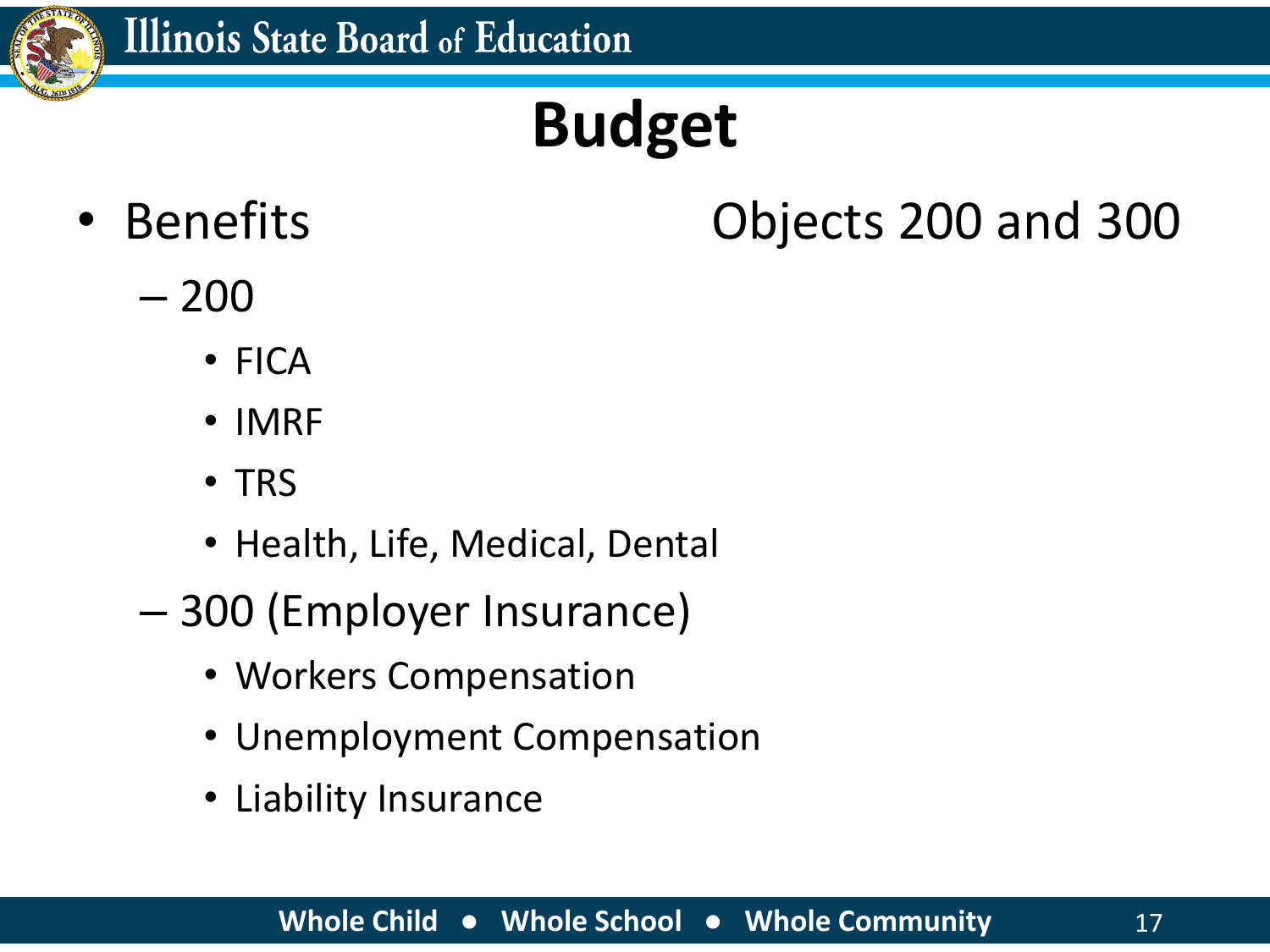

• Supplies and Materials **Canadia** Object 400

- It is not enough to put supplies and materials on the budget and provide a total amount
- Examples must be given

Example

25 Robotics Kits @ \$10/kit=\$250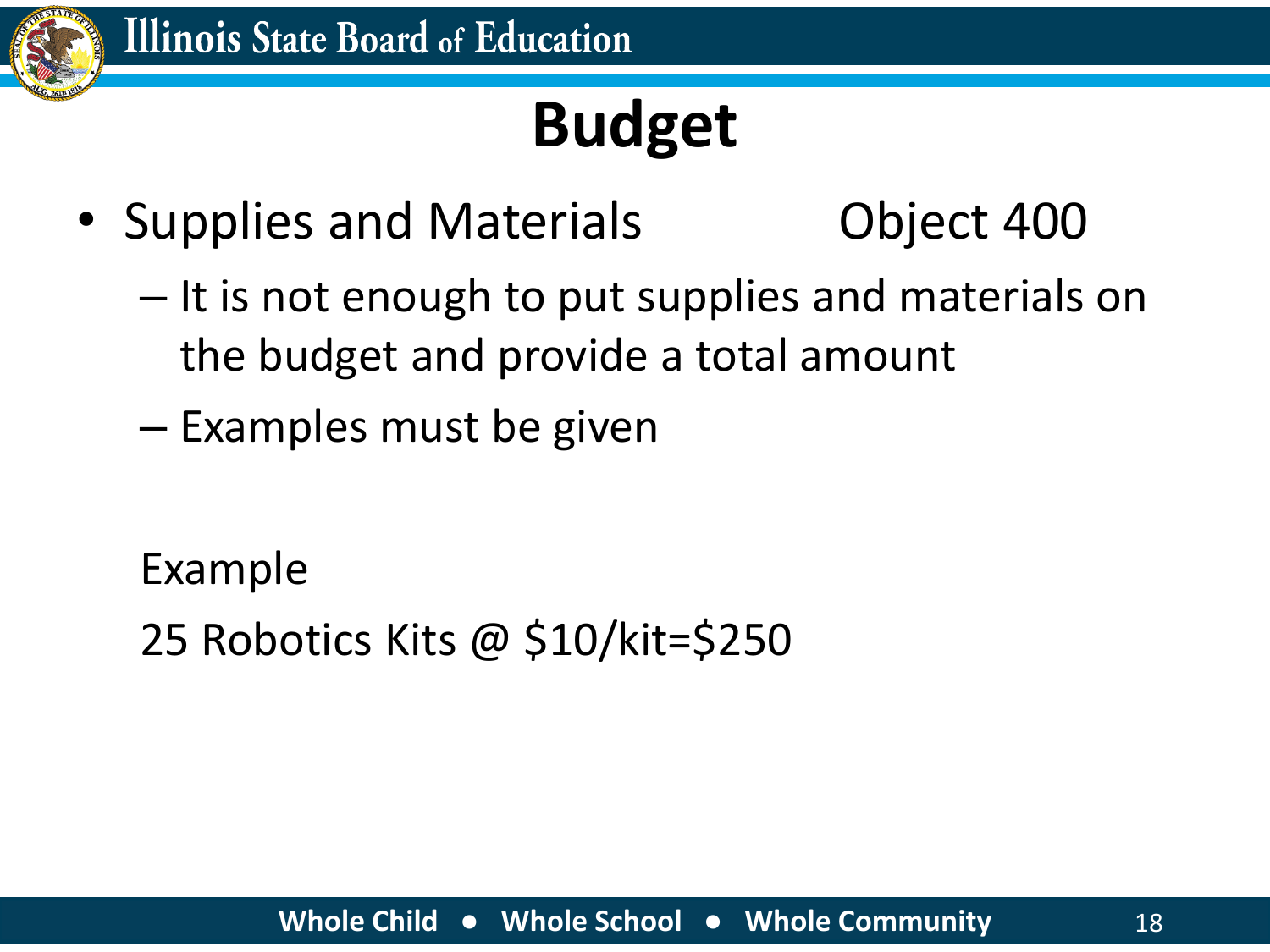

- Community Services 3000
- - All payments related to parents and community
	- Includes supplies and materials

Example 3000 400

• 20 parenting books @ \$5/book=\$100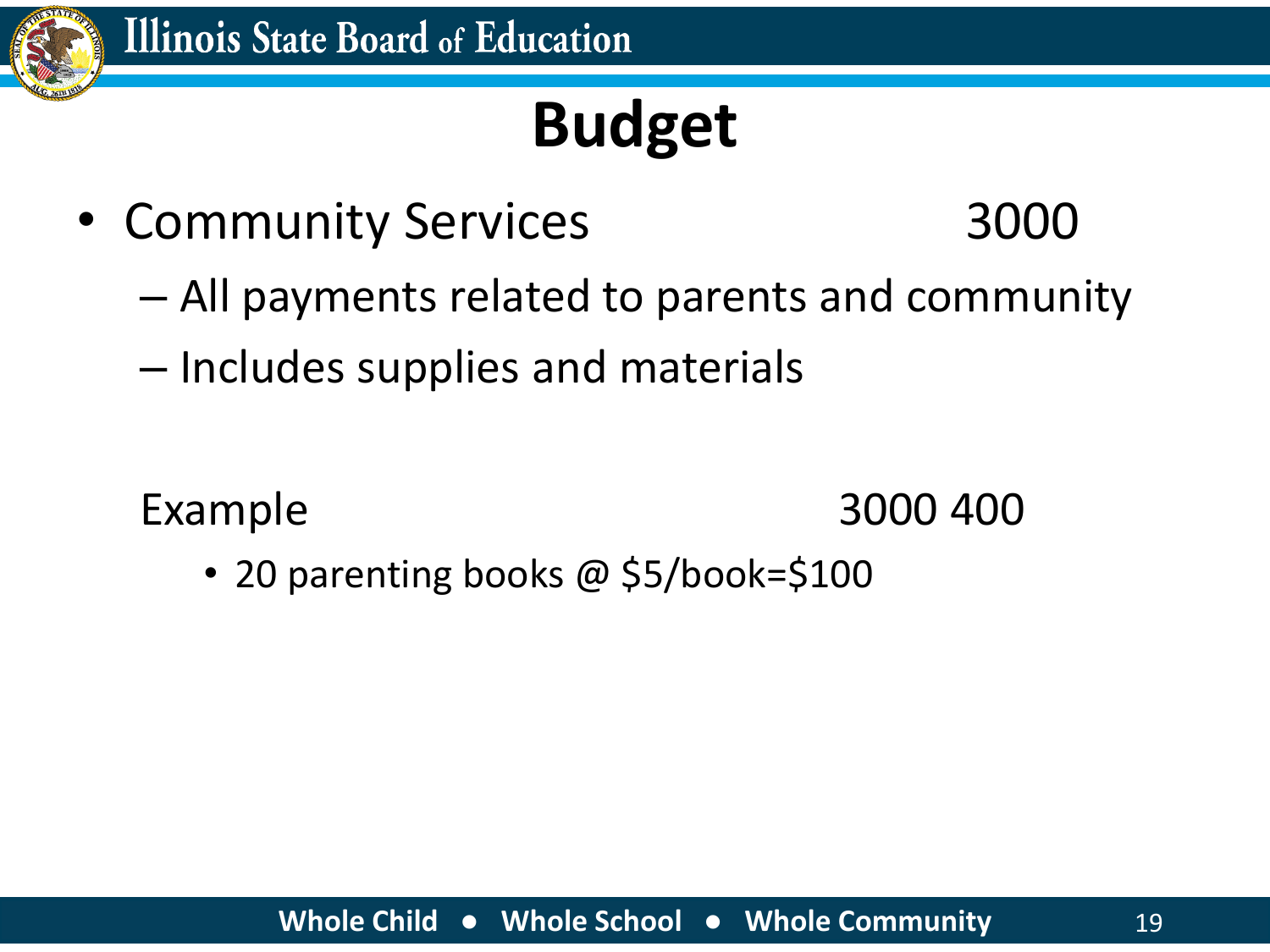

#### **Program Requirements**

- Minimum of 12 hours per week for a minimum of 28 weeks
- Summer program is a minimum of 3 weeks
- Must serve the proposed schools
- Maintain attendance records
- Family Engagement
	- Must be ongoing
	- One time events (i.e. Parent Nights) are not acceptable

#### **Whole Child ● Whole School ● Whole Community** 20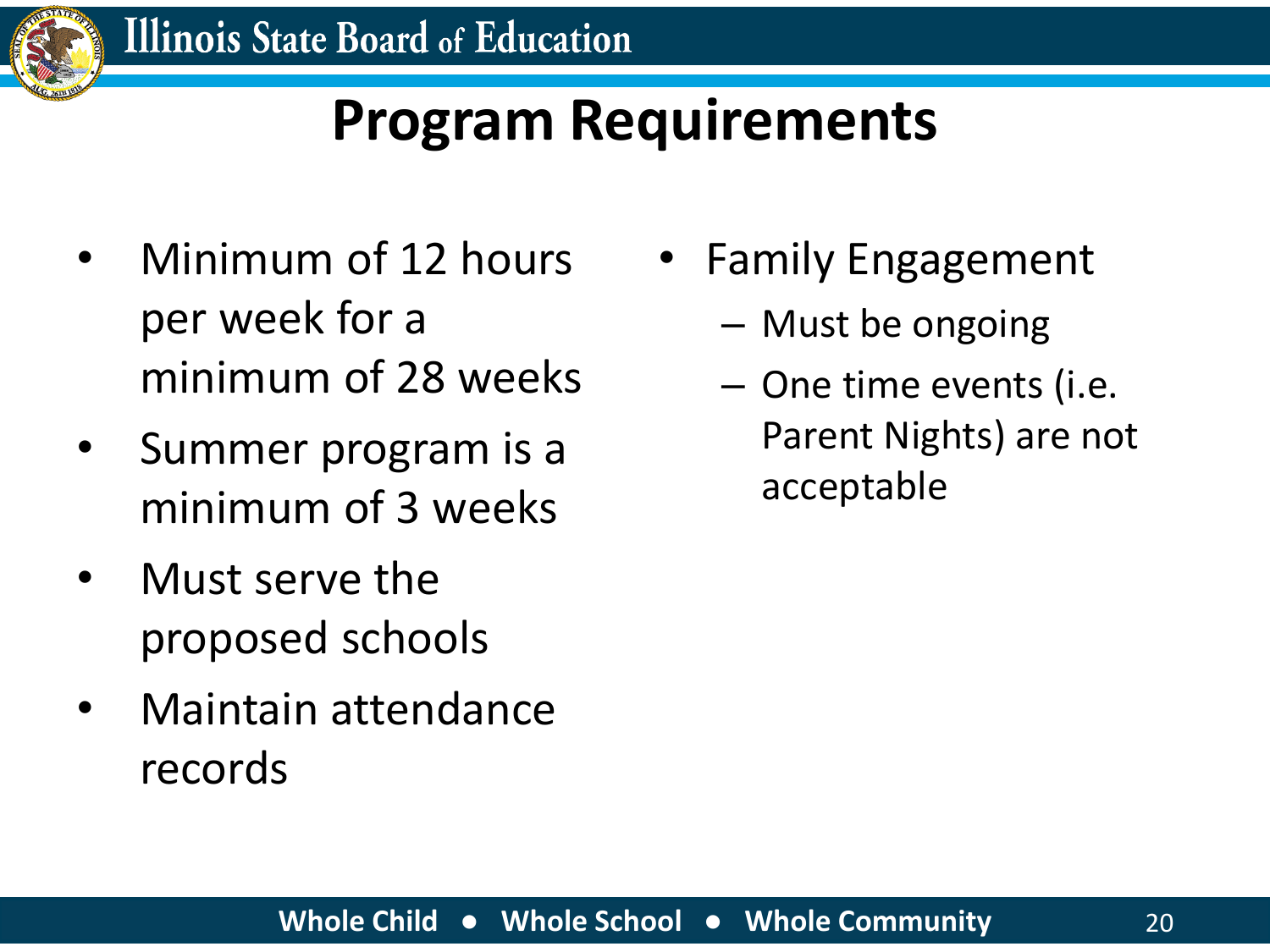

## **Professional Development**

- Fall and Spring Conferences are Mandatory for ALL grantees
- Special topic webinars are held monthly
- Special topic workshop will be held in February in Chicago and Springfield
- Out of State Travel
	- Must be marked on the application
	- Form must be submitted 45 days before travel is to occur
	- Must be meaningful and beneficial to 21st CCLC